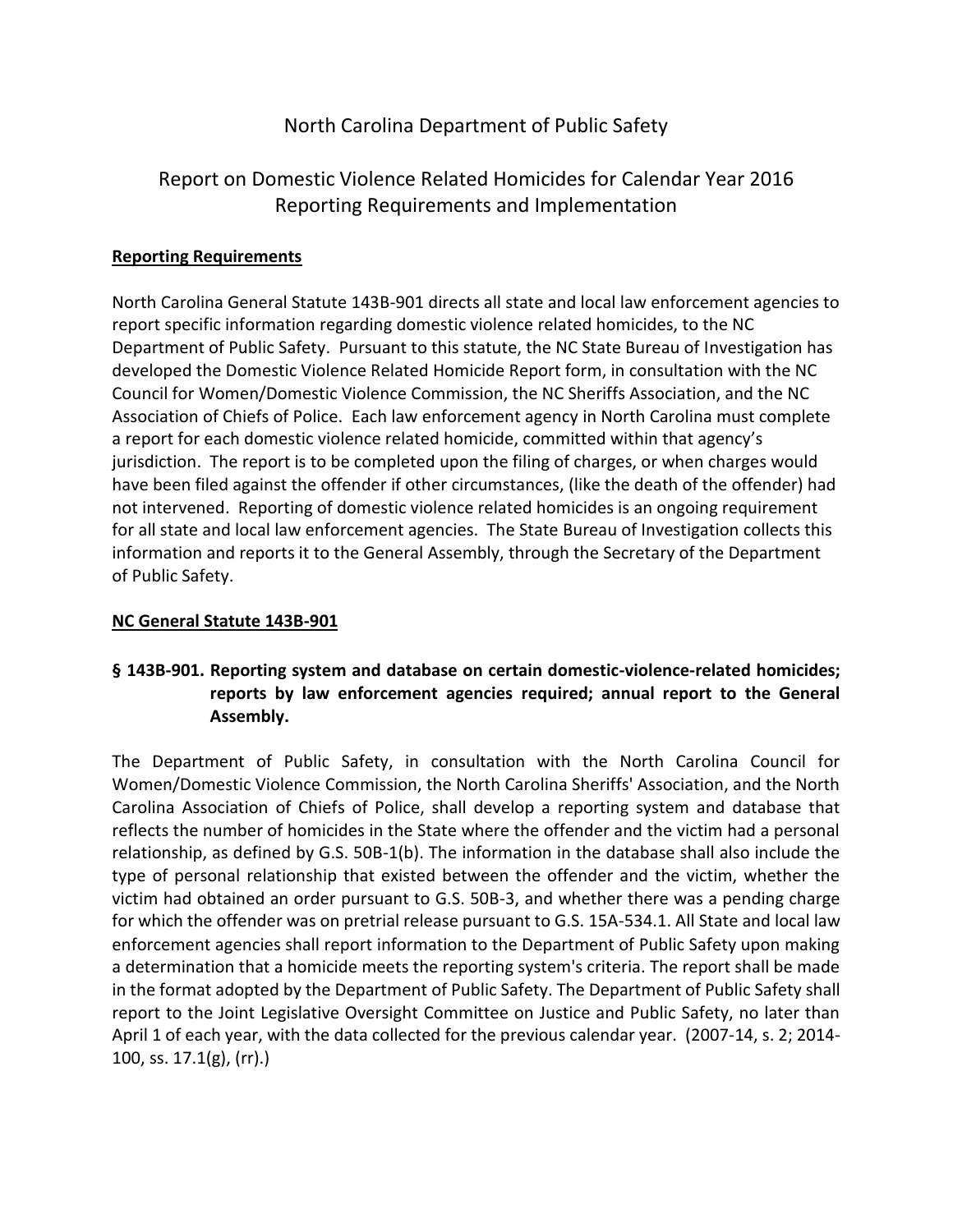# **Report on Domestic Violence Related Homicides for Calendar Year 2016**

#### **Statistics**

There were 110 victims of domestic violence related homicide during calendar year 2016. Reports received for 2016 events catalogued 109 offenders. Additional information reported is as follows:

- ◆ 73 victims were female
- ◆ 37 victims were male
- ◆ 87 offenders were male
- ◆ 22 offenders were female
- Six of the 110 victims (5.5%) had previously taken out protective orders when the homicide occurred. Only one of those protective orders was current when the homicide occurred.
- One of the offenders was participating in a pre-trial release program, for a crime of domestic violence, when the homicide occurred.

Information in this report represents data submitted to the SBI by state and local law enforcement agencies as of 31 March 2016. Offender count may differ from the victim count, because single victims may have more than one offender and one offender might have multiple victims.



## **Gender Percentages for Reported Data**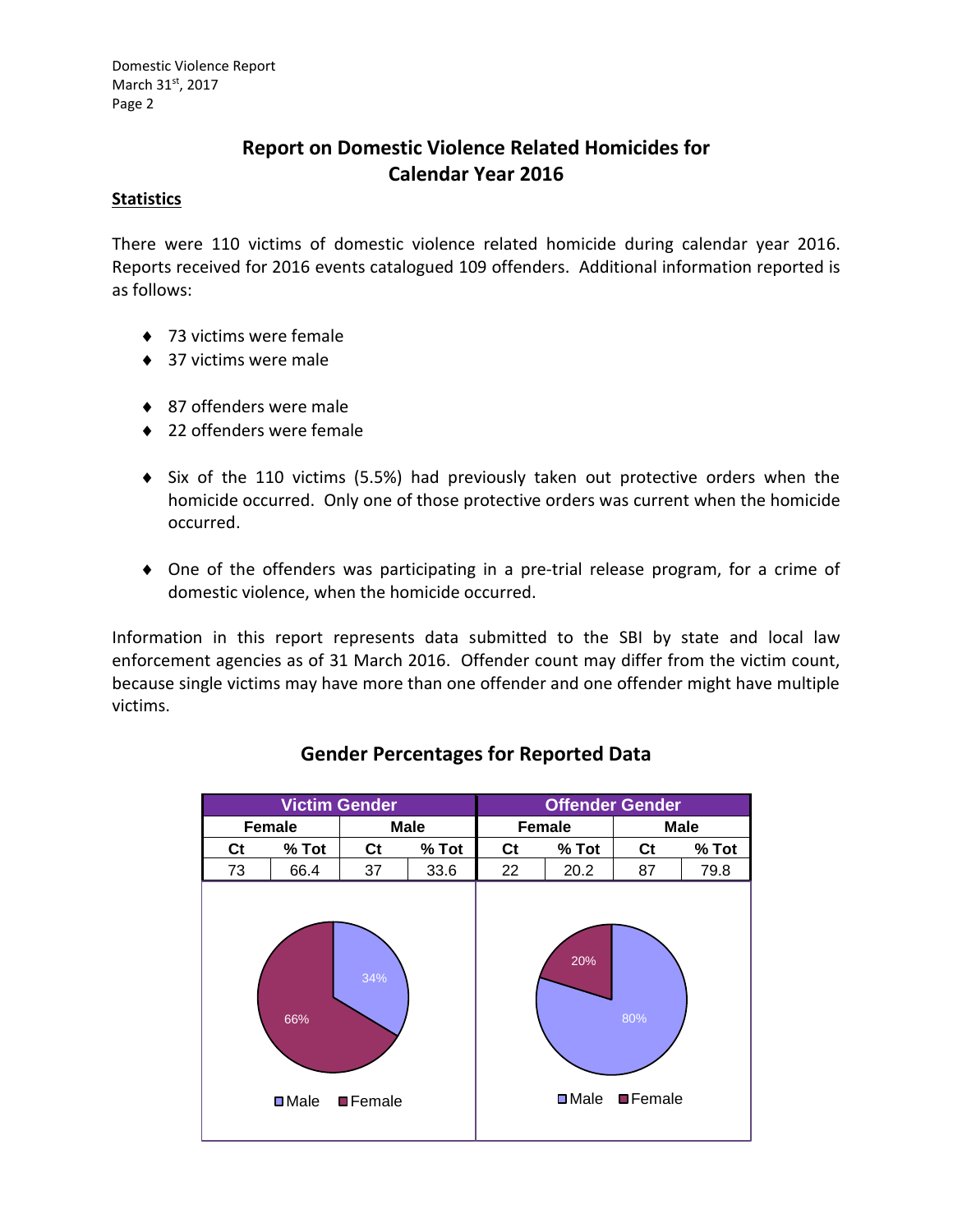#### **Relationships Between Victim and Offender, as a Percent of Total Reports in 2016**

| m.<br>17 T             |               | $\mathbf{R}2$ |                               | D)<br>w         |             | R <sub>4</sub> |        | DЕ<br>ĸэ |             | R <sub>6</sub>           |             |
|------------------------|---------------|---------------|-------------------------------|-----------------|-------------|----------------|--------|----------|-------------|--------------------------|-------------|
| Count                  | $%$ Tot       | Count         | Tot<br>%                      | Count           | Tot<br>%    | Count          | % Tot  | Count    | Tot<br>%    | $\sim$<br>Count          | $%$ Tot     |
| $\Omega$<br>$\angle$ 0 | n F<br>ر. ريد | ັບ            | $\mathbf{1} \cdot \mathbf{0}$ | $\overline{20}$ | 102<br>10.Z |                | $-1.7$ |          | $\sim$<br>. | $\overline{\phantom{0}}$ | 207<br>20.Z |

Relationships Defined in G.S. 50B-1(b)



### **Relationship 1**

Current or former spouses

### **Relationship 2**

Persons of opposite sex who live together, or have lived together

#### **Relationship 3**

Related as parents and children, including others acting in loco parentis to a minor child, or as grandparents and grandchildren

#### **Relationship 4**

Have a child in common

### **Relationship 5**

Current or former household members

#### **Relationship 6**

Persons of the opposite sex who are in a dating relationship or have been in a dating relationship. A dating relationship is one wherein the parties are romantically involved over time, and on a continuous basis, during the course of the relationship. A casual acquaintance or ordinary fraternization between persons in a business or social context is not a dating relationship.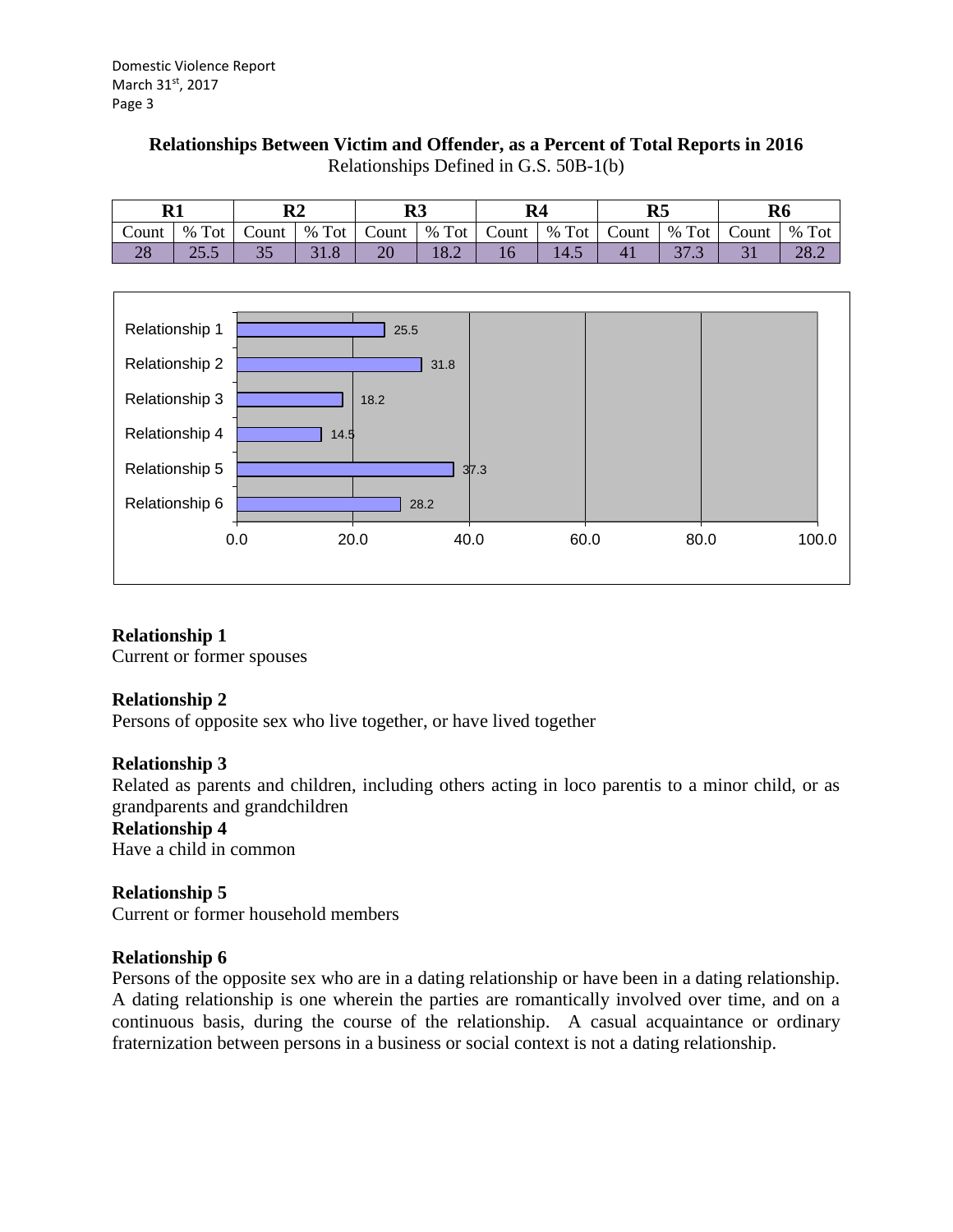|      | Jan | Feb | Mar | Apr | <b>May</b> | Jun | Jul | Aug | <b>Sep</b> | <b>Oct</b> | <b>Nov</b> | <b>Dec</b> |
|------|-----|-----|-----|-----|------------|-----|-----|-----|------------|------------|------------|------------|
| 2010 | 3   | 11  | 4   | 6   | 10         | 5   | 12  | 14  | 10         | 4          | 9          | 12         |
| 2011 | 6   | 5   |     |     | 11         | 8   | 10  | 10  | 9          | 10         | 9          | 12         |
| 2012 | 12  |     | 9   | 8   | 10         | 10  | 10  | 6   | 5          | 9          | 9          | 5          |
| 2013 | 17  |     | 6   |     | 12         | 16  | 6   | 9   | 18         | 12         | 9          | 10         |
| 2014 |     | 10  | 11  |     |            |     | 5.  | 8   | 12         | 9          | 11         | 17         |
| 2015 |     | 11  | 4   | 6   |            | 4   | 10  | 9   | 10         |            | 6          | 10         |
| 2016 | 8   | 8   | 6   | 5   | 8          | 9   | 11  | 13  | 11         |            | 10         | 8          |

# **Domestic Violence Related Homicides Monthly Totals, 2010 - 2016**

*\*\* 2016 figures include 104 offenses with an offense date plus 6 instances with no offense date reported. These six examples are not included in this table, since no offense date was reported.*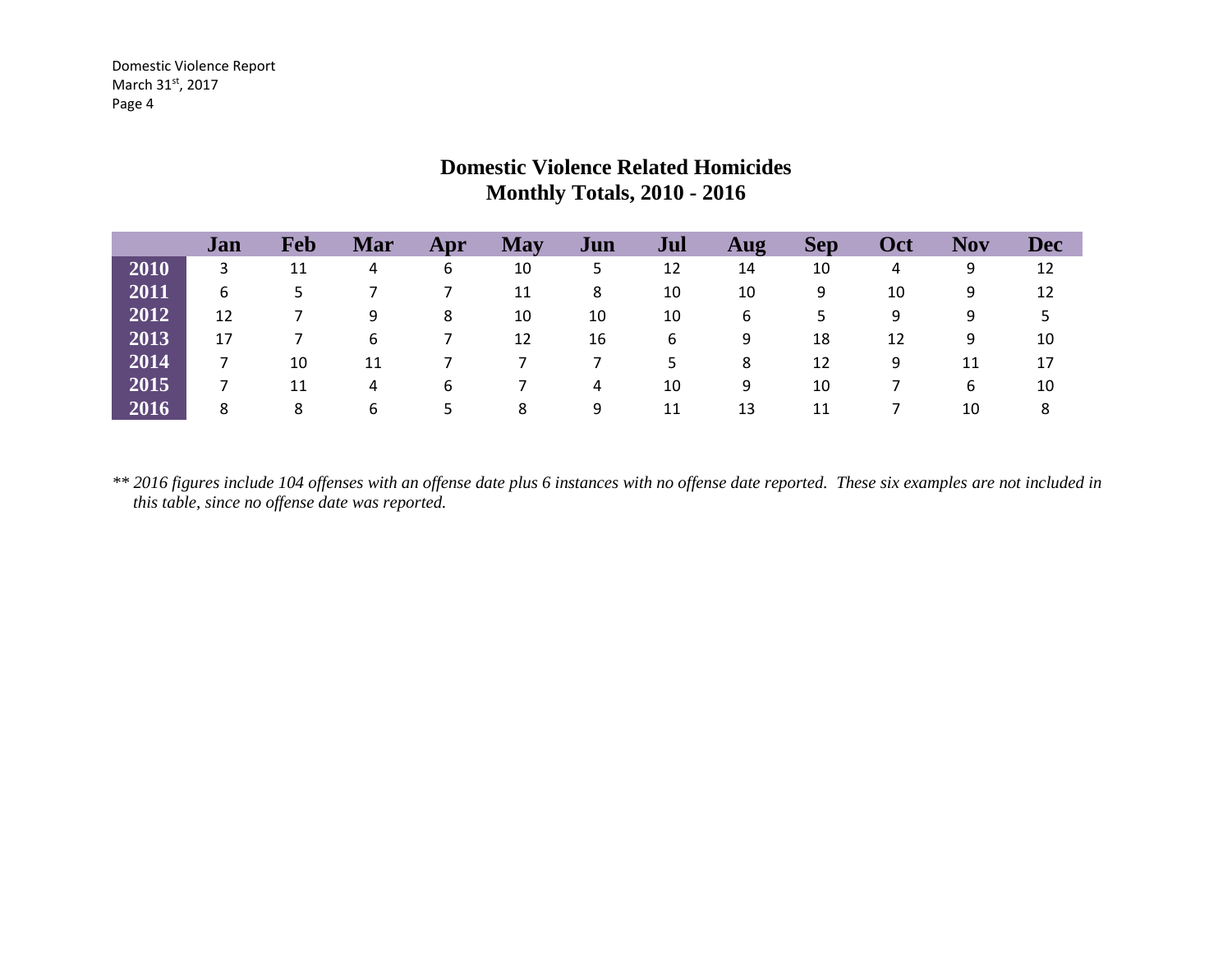Domestic Violence Report March 31st, 2017 Page 5

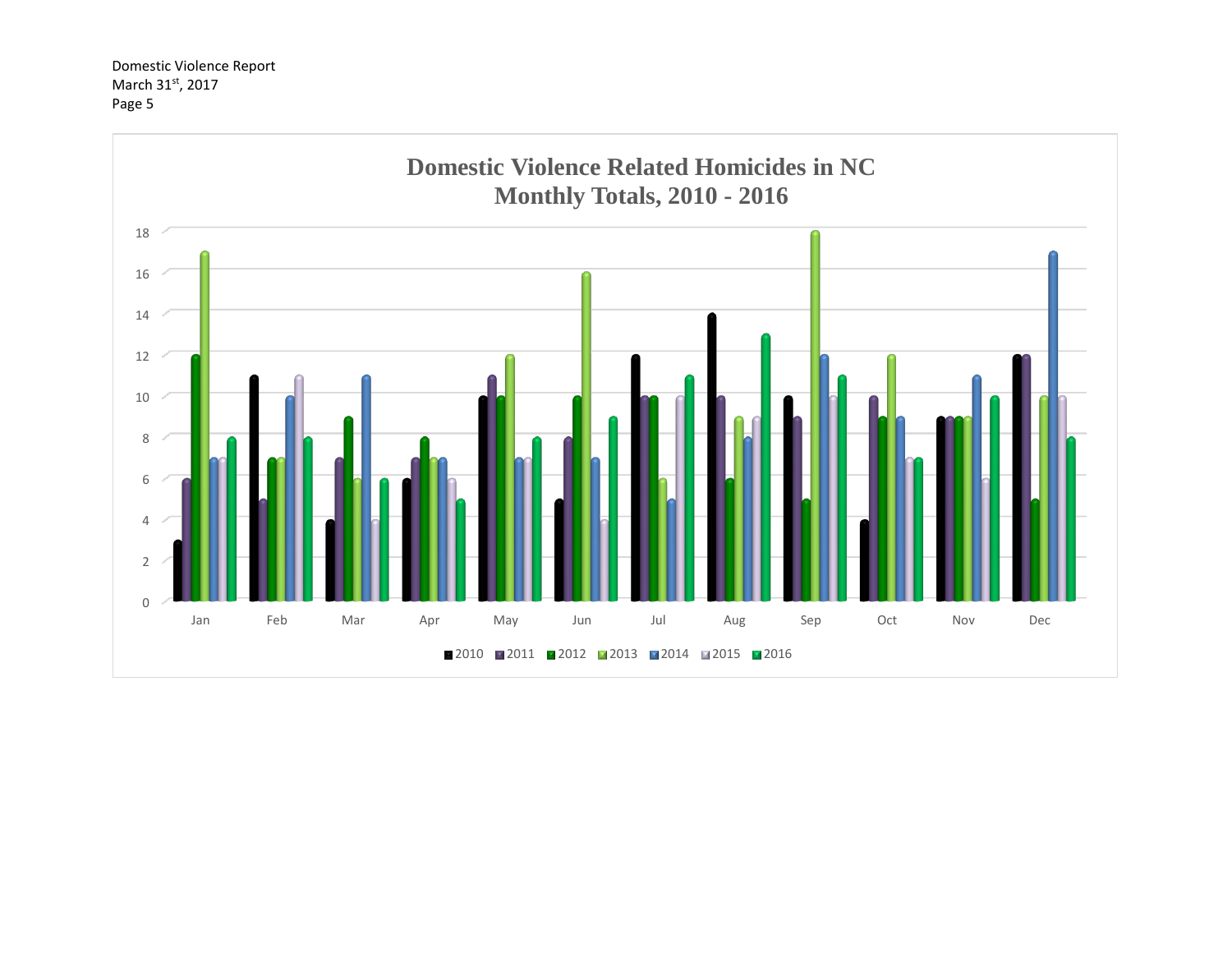#### **Domestic Violence Related Homicides, By County 2010 - 2016**

| <b>County</b>    | 2010             | 2011             | 2012             | 2013             | 2014                     | 2015             | 2016             |
|------------------|------------------|------------------|------------------|------------------|--------------------------|------------------|------------------|
| Alamance         | 1                | $\overline{0}$   | $\boldsymbol{0}$ | 1                | $\boldsymbol{0}$         | $\overline{0}$   | $\overline{4}$   |
| Alexander        | $\overline{0}$   | 1                | $\overline{0}$   | $\overline{0}$   | $\overline{2}$           | $\boldsymbol{0}$ | 3                |
| Alleghany        | $\overline{0}$   | $\boldsymbol{0}$ | $\boldsymbol{0}$ | $\overline{0}$   | $\mathbf{1}$             | $\overline{0}$   | $\boldsymbol{0}$ |
| Anson            | $\overline{0}$   | $\overline{0}$   | $\overline{0}$   | $\overline{2}$   | $\mathbf{1}$             | $\overline{0}$   | $\overline{2}$   |
| Ashe             | 1                | $\overline{0}$   | $\overline{0}$   | $\overline{0}$   | 1                        | $\overline{0}$   | $\overline{0}$   |
| Avery            | $\boldsymbol{0}$ | $\mathbf{1}$     | $\boldsymbol{0}$ | $\boldsymbol{0}$ | $\boldsymbol{0}$         | $\overline{0}$   | $\boldsymbol{0}$ |
| <b>Beaufort</b>  | 3                | $\boldsymbol{0}$ | $\boldsymbol{0}$ | 1                | $\overline{2}$           | $\overline{0}$   | $\boldsymbol{0}$ |
| <b>Bladen</b>    | $\mathbf{1}$     | $\overline{0}$   | $\mathbf{1}$     | $\mathbf{1}$     | $\mathbf{1}$             | $\overline{2}$   | $\mathbf{1}$     |
| <b>Brunswick</b> | $\mathbf{1}$     | 1                | $\overline{2}$   | $\overline{0}$   | $\mathbf{1}$             | $\overline{0}$   | $\overline{2}$   |
| Buncombe         | $\overline{2}$   | 5                | 3                | 8                | $\overline{2}$           | 1                | 5                |
| <b>Burke</b>     | $\overline{2}$   | $\mathbf{1}$     | $\overline{2}$   | $\overline{0}$   | $\overline{\mathcal{L}}$ | $\overline{2}$   | $\boldsymbol{0}$ |
| Cabarrus         | $\mathbf{1}$     | $\mathbf{1}$     | $\overline{2}$   | $\mathbf{1}$     | 6                        | $\overline{0}$   | 3                |
| Caldwell         | $\overline{0}$   | $\overline{2}$   | $\boldsymbol{0}$ | 3                | $\mathbf{1}$             | $\overline{0}$   | $\overline{0}$   |
| Carteret         | $\overline{0}$   | $\overline{0}$   | $\overline{0}$   | $\overline{0}$   | 1                        | $\overline{0}$   | $\overline{0}$   |
| Caswell          | $\overline{0}$   | $\overline{0}$   | $\overline{2}$   | $\overline{0}$   | $\boldsymbol{0}$         | $\mathbf{1}$     | $\boldsymbol{0}$ |
| Catawba          | $\overline{2}$   | 3                | $\overline{4}$   | 1                | $\mathbf{1}$             | $\overline{2}$   | 6                |
| Chatham          | $\overline{0}$   | $\overline{2}$   | $\boldsymbol{0}$ | $\overline{0}$   | $\overline{0}$           | 1                | $\overline{0}$   |
| Cherokee         | $\overline{0}$   | $\overline{0}$   | $\overline{2}$   | $\overline{0}$   | $\overline{0}$           | 1                | $\overline{0}$   |
| Cleveland        | 1                | $\overline{0}$   | $\overline{2}$   | $\overline{0}$   | $\overline{2}$           | $\overline{0}$   | $\mathbf{1}$     |
| Columbus         | $\overline{2}$   | $\mathbf{1}$     | $\overline{2}$   | 3                | $\boldsymbol{0}$         | $\overline{2}$   | $\boldsymbol{0}$ |
| Craven           | $\overline{0}$   | $\overline{0}$   | $\mathbf{1}$     | $\overline{0}$   | $\overline{0}$           | $\overline{2}$   | 1                |
| Cumberland       | $\mathbf{1}$     | 5                | $\overline{4}$   | $\overline{0}$   | 6                        | $\overline{2}$   | 5                |
| Currituck        | $\mathbf{1}$     | $\overline{2}$   | $\overline{0}$   | $\overline{0}$   | $\mathbf{1}$             | $\overline{0}$   | $\overline{0}$   |
| Dare             | $\overline{0}$   | $\overline{0}$   | 1                | $\overline{0}$   | $\overline{0}$           | $\overline{0}$   | $\overline{2}$   |
| Davidson         | $\overline{4}$   | $\overline{0}$   | $\boldsymbol{0}$ | $\mathbf{1}$     | 3                        | $\overline{2}$   | $\mathbf{0}$     |
| Davie            | $\mathbf{1}$     | $\mathbf{1}$     | $\mathbf{1}$     | $\overline{0}$   | $\overline{2}$           | $\overline{0}$   | $\boldsymbol{0}$ |
| Duplin           | $\mathbf{1}$     | $\mathbf{1}$     | $\mathbf{1}$     | $\overline{0}$   | $\boldsymbol{0}$         | $\overline{0}$   | $\overline{0}$   |
| Durham           | 3                | 10               | $\overline{4}$   | 6                | 5                        | 11               | 6                |
| Edgecombe        | $\mathbf{1}$     | $\mathbf{1}$     | $\mathbf{1}$     | $\overline{0}$   | $\overline{4}$           | $\overline{0}$   | $\overline{2}$   |
| Forsyth          | 3                | 6                | $\sqrt{2}$       | 3                | $\overline{4}$           | $\mathbf{2}$     | $\mathbf{1}$     |
| Franklin         | $\mathbf{1}$     | $\mathbf{1}$     | $\boldsymbol{0}$ | $\overline{2}$   | $\boldsymbol{0}$         | $\overline{2}$   | $\boldsymbol{0}$ |
| Gaston           | 5                | $\overline{4}$   | $\boldsymbol{0}$ | $\mathbf{1}$     | $\overline{2}$           | 3                | $\overline{4}$   |
| Gates            | $\boldsymbol{0}$ | $\overline{0}$   | $\boldsymbol{0}$ | $\boldsymbol{0}$ | $\boldsymbol{0}$         | $\boldsymbol{0}$ | $\boldsymbol{0}$ |
| Graham           | $\boldsymbol{0}$ | $\boldsymbol{0}$ | $\mathbf{1}$     | $\overline{0}$   | $\boldsymbol{0}$         | $\boldsymbol{0}$ | $\boldsymbol{0}$ |
| Granville        | $\mathbf{1}$     | $\mathbf{1}$     | $\boldsymbol{0}$ | $\mathbf{0}$     | $\overline{2}$           | $\boldsymbol{0}$ | $\boldsymbol{0}$ |
| Guilford         | $\overline{4}$   | $\overline{7}$   | $\overline{3}$   | 11               | 8                        | $\overline{3}$   | $\overline{4}$   |
| Halifax          | $\boldsymbol{0}$ | $\boldsymbol{0}$ | $\boldsymbol{0}$ | $\boldsymbol{0}$ | $\boldsymbol{0}$         | $\boldsymbol{0}$ | $\boldsymbol{0}$ |
| Harnett          | $\mathfrak{S}$   | $\mathbf{1}$     | $\overline{4}$   | 5                | $\boldsymbol{0}$         | $\boldsymbol{0}$ | $\mathbf{1}$     |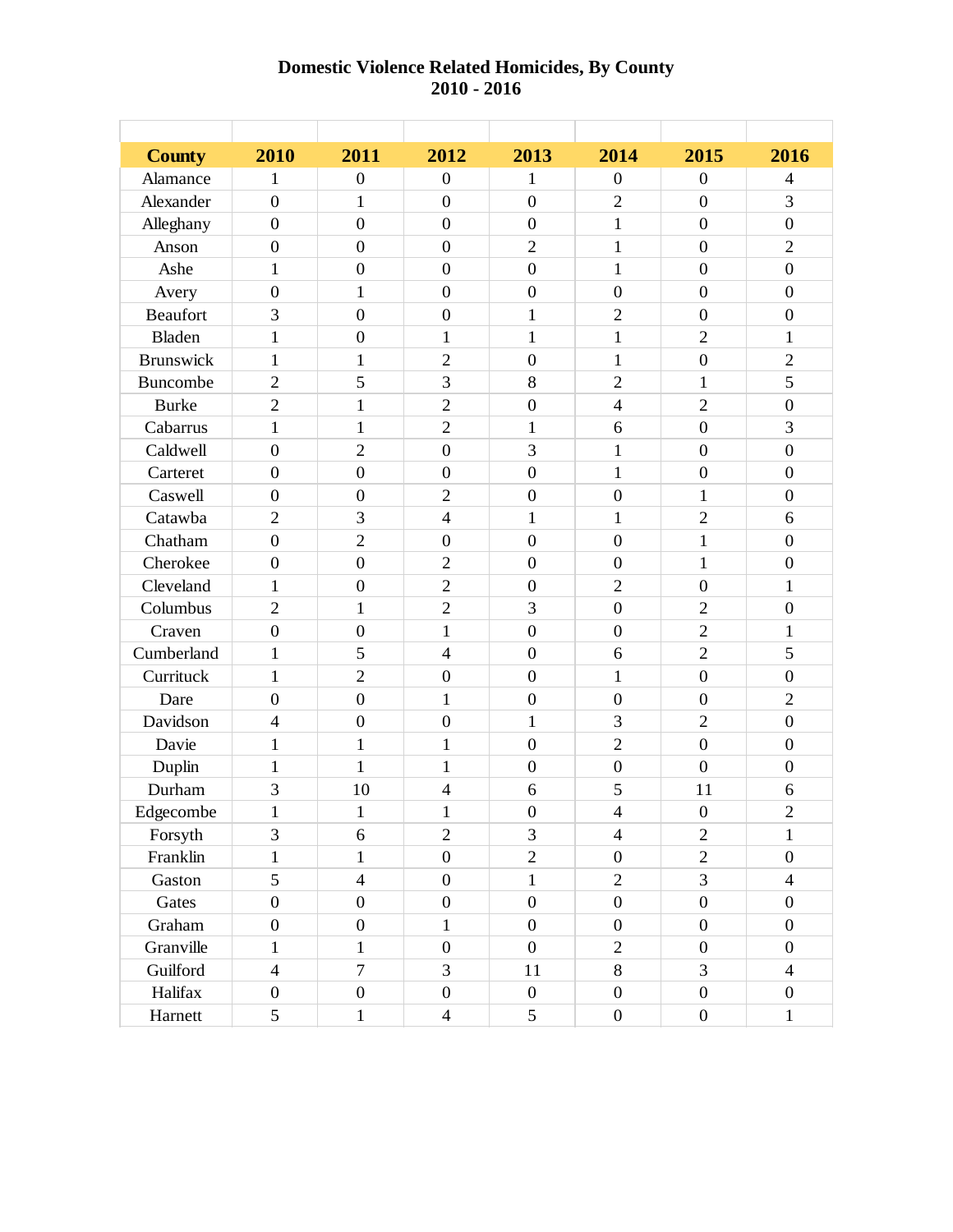#### **Domestic Violence Related Homicides, By County 2010 - 2016**

| <b>County</b> | 2010             | 2011             | 2012             | 2013             | 2014             | 2015             | 2016             |
|---------------|------------------|------------------|------------------|------------------|------------------|------------------|------------------|
| Haywood       | $\overline{2}$   | 1                | $\overline{2}$   | $\overline{0}$   | $\overline{2}$   | $\overline{0}$   | $\boldsymbol{0}$ |
| Henderson     | $\overline{0}$   | 1                | $\overline{4}$   | $\overline{4}$   | 1                | $\boldsymbol{0}$ | 1                |
| Hertford      | $\mathbf{1}$     | $\overline{0}$   | $\mathbf{1}$     | $\overline{0}$   | $\boldsymbol{0}$ | $\overline{0}$   | $\mathbf{0}$     |
| Hoke          | $\overline{2}$   | $\mathbf{1}$     | $\mathbf{1}$     | $\boldsymbol{0}$ | $\boldsymbol{0}$ | $\boldsymbol{0}$ | $\mathbf{1}$     |
| Iredell       | $\mathbf{1}$     | $\mathbf{1}$     | $\overline{0}$   | $\overline{2}$   | $\mathbf{1}$     | $\overline{2}$   | $\overline{2}$   |
| Jackson       | $\mathbf{0}$     | $\mathbf{1}$     | $\mathbf{0}$     | $\overline{0}$   | $\boldsymbol{0}$ | $\overline{2}$   | $\mathbf{1}$     |
| Johnston      | 3                | $\overline{0}$   | $\overline{0}$   | $\mathbf{1}$     | $\overline{2}$   | $\mathbf{1}$     | $\boldsymbol{0}$ |
| Lee           | $\mathbf{1}$     | $\mathbf{1}$     | $\mathbf{0}$     | $\overline{2}$   | $\boldsymbol{0}$ | 3                | $\mathbf{0}$     |
| Lenoir        | $\boldsymbol{0}$ | $\mathbf{1}$     | $\boldsymbol{0}$ | $\overline{2}$   | $\boldsymbol{0}$ | $\overline{2}$   | 1                |
| Lincoln       | $\boldsymbol{0}$ | $\boldsymbol{0}$ | $\mathbf{1}$     | $\mathbf{1}$     | $\mathbf{1}$     | $\boldsymbol{0}$ | $\mathbf{1}$     |
| Madison       | $\overline{0}$   | $\boldsymbol{0}$ | 3                | $\overline{0}$   | $\overline{0}$   | $\overline{2}$   | $\overline{0}$   |
| Martin        | $\overline{0}$   | $\overline{0}$   | $\overline{0}$   | $\overline{0}$   | $\overline{0}$   | $\overline{0}$   | 3                |
| McDowell      | $\mathbf{1}$     | $\overline{0}$   | $\mathbf{1}$     | $\mathbf{1}$     | $\sqrt{2}$       | $\overline{0}$   | $\overline{0}$   |
| Mecklenburg   | 12               | 12               | 8                | $\overline{7}$   | 9                | 10               | 12               |
| Mitchell      | $\overline{0}$   | $\overline{0}$   | $\overline{0}$   | $\overline{0}$   | $\overline{0}$   | $\mathbf{1}$     | $\mathbf{1}$     |
| Montgomery    | $\boldsymbol{0}$ | $\boldsymbol{0}$ | $\boldsymbol{0}$ | $\boldsymbol{0}$ | $\overline{0}$   | $\boldsymbol{0}$ | $\overline{2}$   |
| Moore         | $\mathbf{1}$     | $\mathbf{1}$     | $\mathbf{1}$     | $\overline{0}$   | $\overline{0}$   | $\mathbf{1}$     | $\overline{0}$   |
| Nash          | $\boldsymbol{0}$ | $\overline{2}$   | $\mathfrak{2}$   | $\sqrt{2}$       | $\boldsymbol{0}$ | $\overline{0}$   | $\boldsymbol{0}$ |
| New Hanover   | $\overline{2}$   | $\overline{2}$   | 3                | $\mathbf{1}$     | $\mathbf{1}$     | 3                | $\mathbf{1}$     |
| North Hampton | $\boldsymbol{0}$ | $\mathbf{1}$     | $\overline{0}$   | $\overline{0}$   | $\boldsymbol{0}$ | $\overline{0}$   | $\mathbf{0}$     |
| Onslow        | 6                | 3                | $\overline{2}$   | 3                | 3                | $\overline{4}$   | 3                |
| Orange        | $\boldsymbol{0}$ | $\overline{0}$   | $\mathbf{1}$     | $\overline{0}$   | $\boldsymbol{0}$ | $\overline{0}$   | $\mathbf{0}$     |
| Pamlico       | $\boldsymbol{0}$ | $\boldsymbol{0}$ | $\boldsymbol{0}$ | $\boldsymbol{0}$ | $\boldsymbol{0}$ | $\boldsymbol{0}$ | $\boldsymbol{0}$ |
| Pasquotank    | $\overline{0}$   | $\overline{0}$   | $\mathbf{1}$     | $\overline{0}$   | $\overline{0}$   | $\overline{0}$   | $\mathbf{1}$     |
| Pender        | $\boldsymbol{0}$ | $\overline{0}$   | $\mathbf{1}$     | $\mathbf{1}$     | $\overline{0}$   | $\mathbf{0}$     | $\mathbf{0}$     |
| Person        | $\overline{4}$   | $\overline{0}$   | $\boldsymbol{0}$ | $\overline{0}$   | $\boldsymbol{0}$ | $\mathbf{1}$     | 1                |
| Pitt          | $\overline{0}$   | $\mathbf{1}$     | 3                | $\overline{2}$   | $\mathbf{1}$     | 3                | 6                |
| Polk          | $\overline{0}$   | $\mathbf{1}$     | $\mathbf{0}$     | $\overline{0}$   | $\boldsymbol{0}$ | $\mathbf{1}$     | $\boldsymbol{0}$ |
| Randolph      | $\boldsymbol{0}$ | $\mathbf{1}$     | $\overline{c}$   | $\overline{2}$   | $\mathbf{1}$     | $\mathbf{1}$     | $\overline{c}$   |
| Richmond      | $\boldsymbol{0}$ | $\boldsymbol{0}$ | $\mathfrak{Z}$   | $\boldsymbol{0}$ | $\mathbf{2}$     | 1                | $\overline{0}$   |
| Robeson       | $\overline{2}$   | $\boldsymbol{0}$ | 5                | $\overline{2}$   | 5                | $\overline{3}$   | $\mathbf{1}$     |
| Rockingham    | 3                | $\mathbf{1}$     | $\mathbf{1}$     | $\boldsymbol{0}$ | $\boldsymbol{0}$ | $\boldsymbol{0}$ | $\mathbf{1}$     |
| Rowan         | $\overline{2}$   | $\mathbf{1}$     | $\mathbf{1}$     | $\overline{2}$   | $\overline{2}$   | 1                | $\boldsymbol{0}$ |
| Rutherford    | $\boldsymbol{0}$ | $\overline{4}$   | $\mathbf{1}$     | $\mathbf{2}$     | $\boldsymbol{0}$ | $\mathbf{1}$     | $\mathfrak{2}$   |
| Sampson       | $\boldsymbol{0}$ | $\boldsymbol{0}$ | $\overline{2}$   | $\mathbf{1}$     | $\sqrt{2}$       | $\overline{2}$   | $\mathbf{1}$     |
| Scotland      | $\overline{0}$   | $\overline{0}$   | $\overline{4}$   | $\overline{0}$   | 3                | $\boldsymbol{0}$ | $\boldsymbol{0}$ |
| Stanly        | $\mathbf{1}$     | $\boldsymbol{0}$ | $\boldsymbol{0}$ | $\boldsymbol{0}$ | $\boldsymbol{0}$ | $\boldsymbol{0}$ | $\boldsymbol{0}$ |
| <b>Stokes</b> | $\boldsymbol{0}$ | $\mathbf{1}$     | $\mathbf{1}$     | $\mathbf{1}$     | $\boldsymbol{0}$ | 3                | $\boldsymbol{0}$ |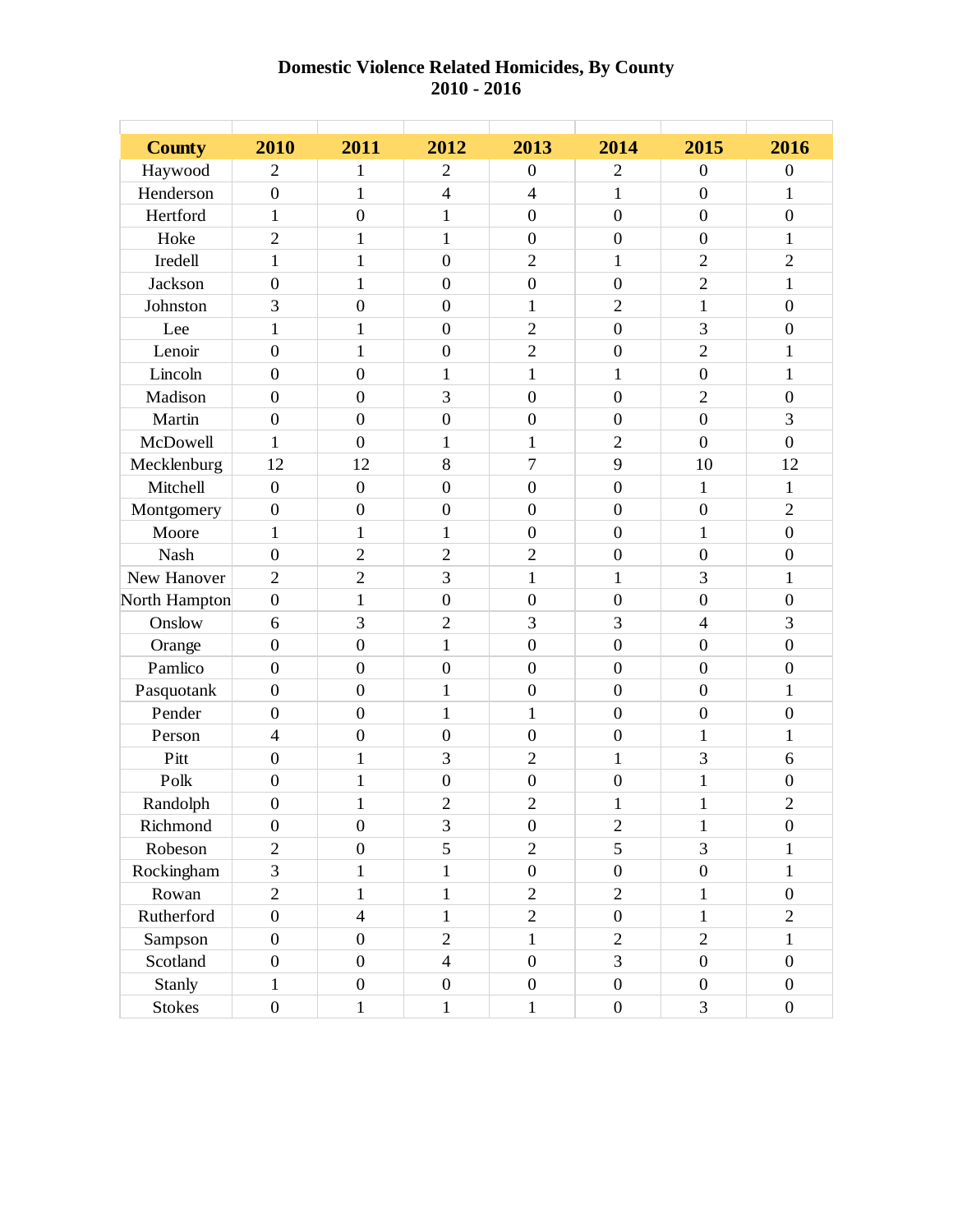| <b>County</b> | 2010           | 2011           | 2012             | 2013           | 2014           | 2015           | 2016           |
|---------------|----------------|----------------|------------------|----------------|----------------|----------------|----------------|
| Surry         | 1              | $\overline{0}$ | $\mathfrak{2}$   | $\overline{0}$ |                | $\overline{0}$ | $\overline{0}$ |
| Swain         | 3              | 1              | $\boldsymbol{0}$ | $\overline{2}$ | $\overline{0}$ | $\overline{0}$ | $\overline{0}$ |
| Transylvania  | $\overline{0}$ | $\overline{0}$ | $\boldsymbol{0}$ | $\overline{0}$ | $\mathbf{1}$   | $\overline{2}$ | $\overline{0}$ |
| Union         | $\overline{0}$ | $\Omega$       | $\overline{2}$   | $\overline{0}$ | $\overline{2}$ | $\overline{0}$ | 1              |
| Vance         | $\overline{0}$ | 1              | $\mathbf{1}$     | 1              | $\overline{4}$ | $\mathbf{1}$   | 1              |
| Wake          | 5              | $\overline{4}$ | 11               | 8              | 8              | 7              | 10             |
| Warren        | $\overline{0}$ | $\Omega$       | 1                | $\overline{4}$ | $\mathbf{1}$   | $\overline{0}$ | 1              |
| Watauga       | 1              | $\Omega$       | $\overline{0}$   | $\overline{0}$ | $\overline{0}$ | $\overline{0}$ | $\theta$       |
| Wayne         | $\mathbf{1}$   | $\overline{2}$ | $\overline{0}$   | $\mathbf{1}$   | 1              | 1              | $\overline{0}$ |
| Wilkes        | 1.             | $\theta$       | $\overline{0}$   | $\overline{4}$ | 1<br>1         | $\mathfrak{2}$ | $\theta$       |
| Wilson        | $\overline{2}$ | 1              | $\overline{2}$   | $\overline{0}$ | $\mathbf{1}$   | 1              | $\overline{0}$ |
| Yadkin        | $\mathbf{1}$   | $\Omega$       | $\boldsymbol{0}$ | $\Omega$       | $\overline{0}$ | $\Omega$       | $\Omega$       |
| Yancey        | $\overline{0}$ | $\overline{0}$ | $\boldsymbol{0}$ | 1              | $\overline{0}$ | $\overline{0}$ | $\overline{0}$ |
|               |                |                |                  |                |                |                |                |
|               |                |                |                  |                |                |                |                |

### **Domestic Violence Related Homicides, By County 2010 - 2016**

**Total Domestic Violence Related Homicides, 2010 - 2016**



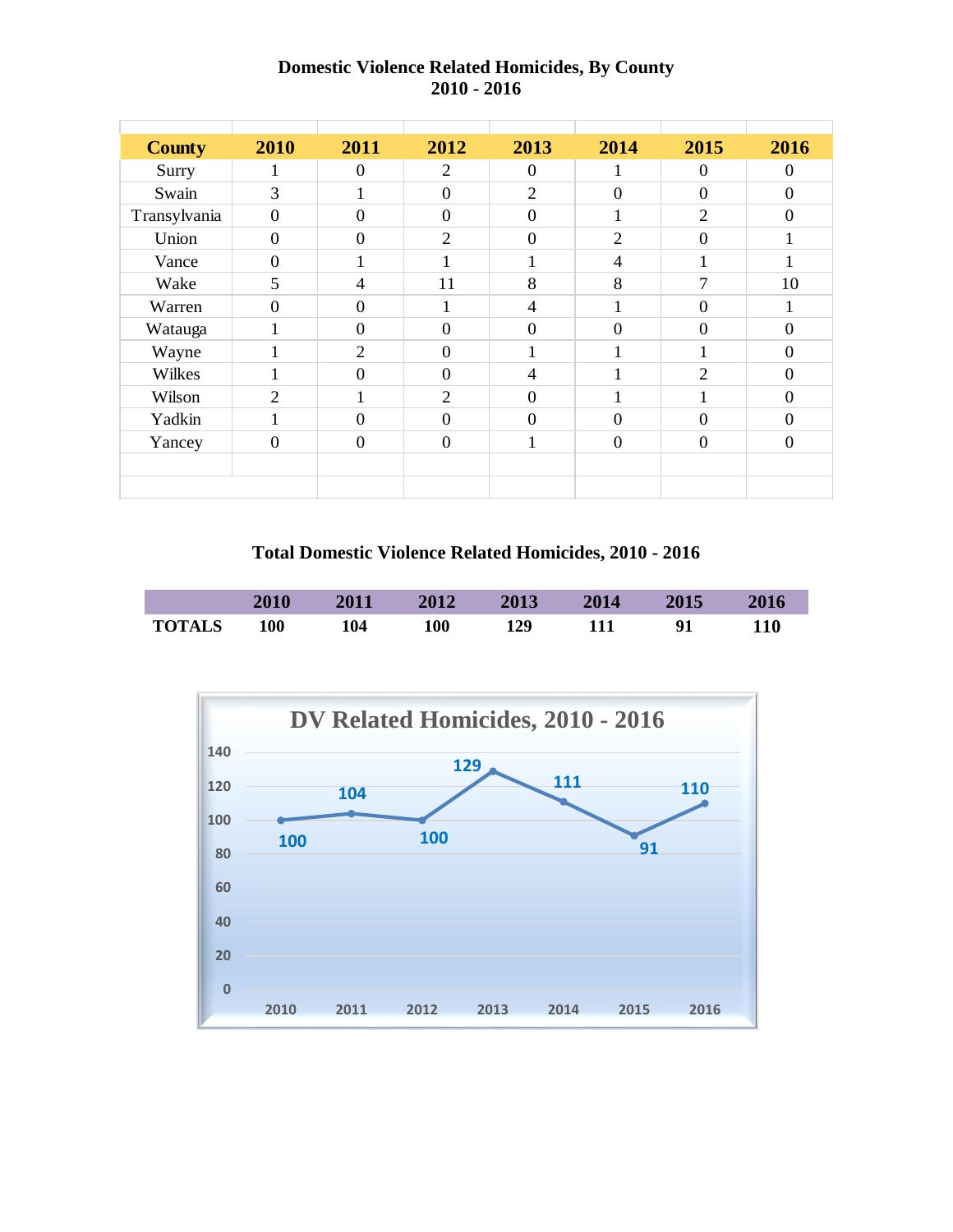# **APPENDIX**

- 2016 DOMESTIC VIOLENCE RELATED HOMICIDE REPORT FORM..... 11
- 2016 HATE CRIME / DOMESTIC VIOLENCE / DEADLY FORCE FORM 12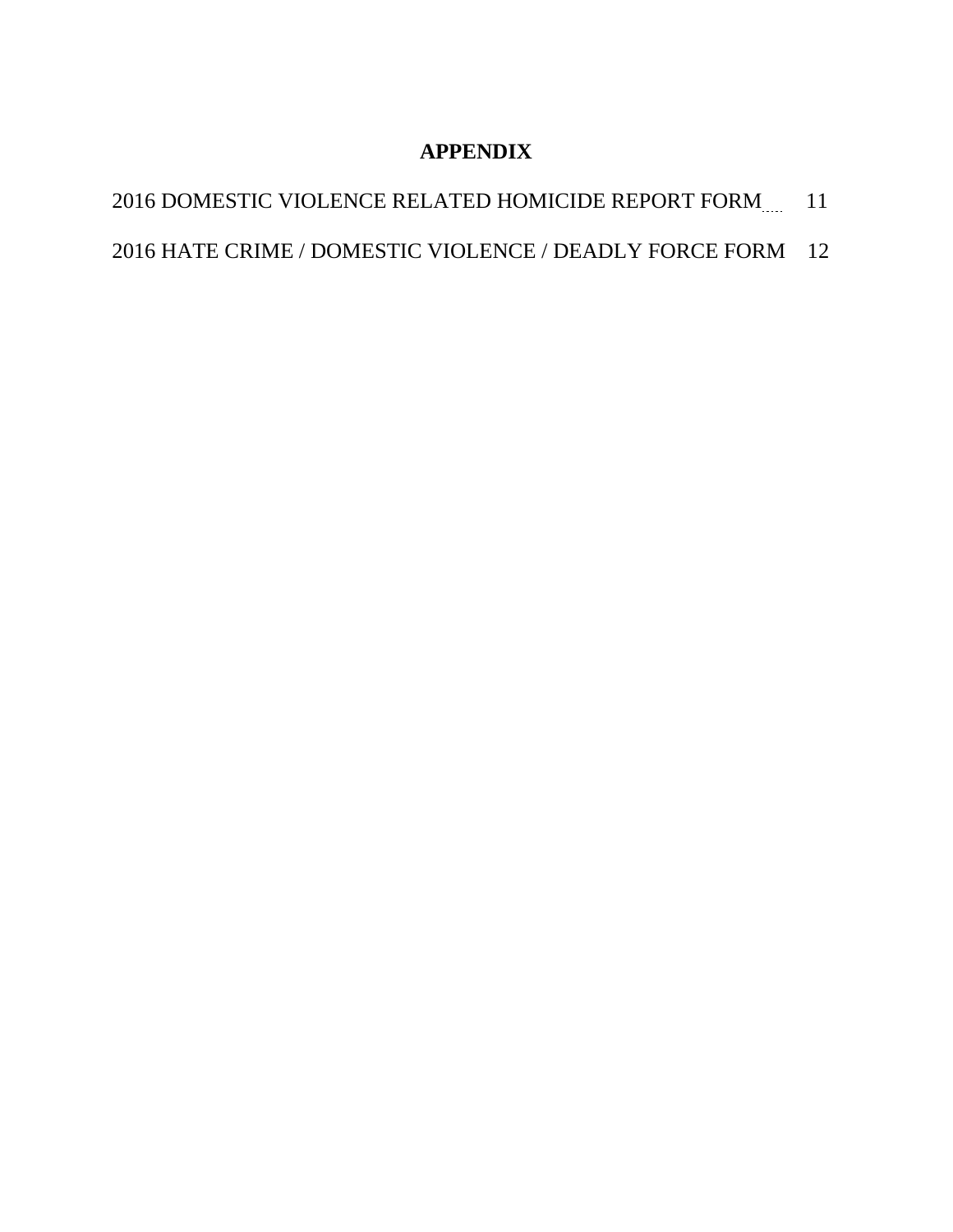#### **Domestic Violence Related Homicide Report**

#### **INSTRUCTIONS**

Pursuant to NC Gen. Stat. § 143B-901, complete this form for homicides in your jurisdiction where there is a personal relationship as defined in NC Gen. Stat. § 50B-1(b) between the victim and the offender. This form should be completed upon the filing of charges, or when charges would have been filed against the offender but for other circumstances (i.e. the offender is now deceased). Complete one form for each qualifying homicide. You may file directly by emailing the form to **DVhomicidereport@nesbi.gov** If you are unable to submit electronically, fax to (919) 431-1638 If you have any questions regarding this form, contact SBI Crime Reporting (919) 582-8680.

|                            | <b>Agency ORI</b>           |
|----------------------------|-----------------------------|
|                            |                             |
| <b>Agency Contact Name</b> | <b>Agency Contact Phone</b> |
|                            |                             |
|                            |                             |
|                            | Date of Offense:            |

#### RELATIONSHIP BETWEEN VICTIM AND OFFENDER

Victim's Relationship to Offender Please check all that apply. Example: The victim and the offender are \_\_\_\_\_\_\_.

| Current or former spouse |  |  |
|--------------------------|--|--|

Persons of opposite sex who live together or have lived together

Related as parents and children, including others acting in loco parentis to a minor child, or as grandparents and grandchildren

Have a child in common

Current or former household members

Persons of the opposite sex who are in a dating relationship or have been in a dating relationship. A dating relationship is one wherein the parties are romant involved over time and on a continuous basis during the course of the relationship. A casual acquaintance or ordinary fraternization between persons in a business or social context is not a dating relationship.

iender of the Victim: **MALE FEMALE** \* Complete one report PER VICTIM

ender of the Offender: MALE (Faultiple, enter #\_\_\_) FEMALE (fourtiple, over 8.17)

| <b>PROTECTIVE ORDER</b>                                                                             |  |  |  |  |  |  |  |  |  |  |
|-----------------------------------------------------------------------------------------------------|--|--|--|--|--|--|--|--|--|--|
| Had a Protective Order been issued pursuant to G.S. § 50B-3 to the victim against the offender ?    |  |  |  |  |  |  |  |  |  |  |
| YES NO                                                                                              |  |  |  |  |  |  |  |  |  |  |
| If yes, was it current?                                                                             |  |  |  |  |  |  |  |  |  |  |
| $YES$ NO                                                                                            |  |  |  |  |  |  |  |  |  |  |
| Were firearms ordered surrendered pursuant to the protective order (G.S. § 50B-3.1)?                |  |  |  |  |  |  |  |  |  |  |
| VES NO                                                                                              |  |  |  |  |  |  |  |  |  |  |
|                                                                                                     |  |  |  |  |  |  |  |  |  |  |
| <b>OFFENDER INFORMATION</b>                                                                         |  |  |  |  |  |  |  |  |  |  |
| Was the Offender on pretrial release pursuant to G.S. § 15A-534.1 for a crime of domestic violence? |  |  |  |  |  |  |  |  |  |  |
| YES<br>NO                                                                                           |  |  |  |  |  |  |  |  |  |  |

If yes, for what charge? (Please list statute number and short title)

Was the victim of the homicide also the victim of the prior crime for which the offender was on pretrial release? **YES NO** 

**Signature of Person Completing Report** 

**Title** 

**SBI - ### Pending** 

North Carolina State Bureau of Investigation